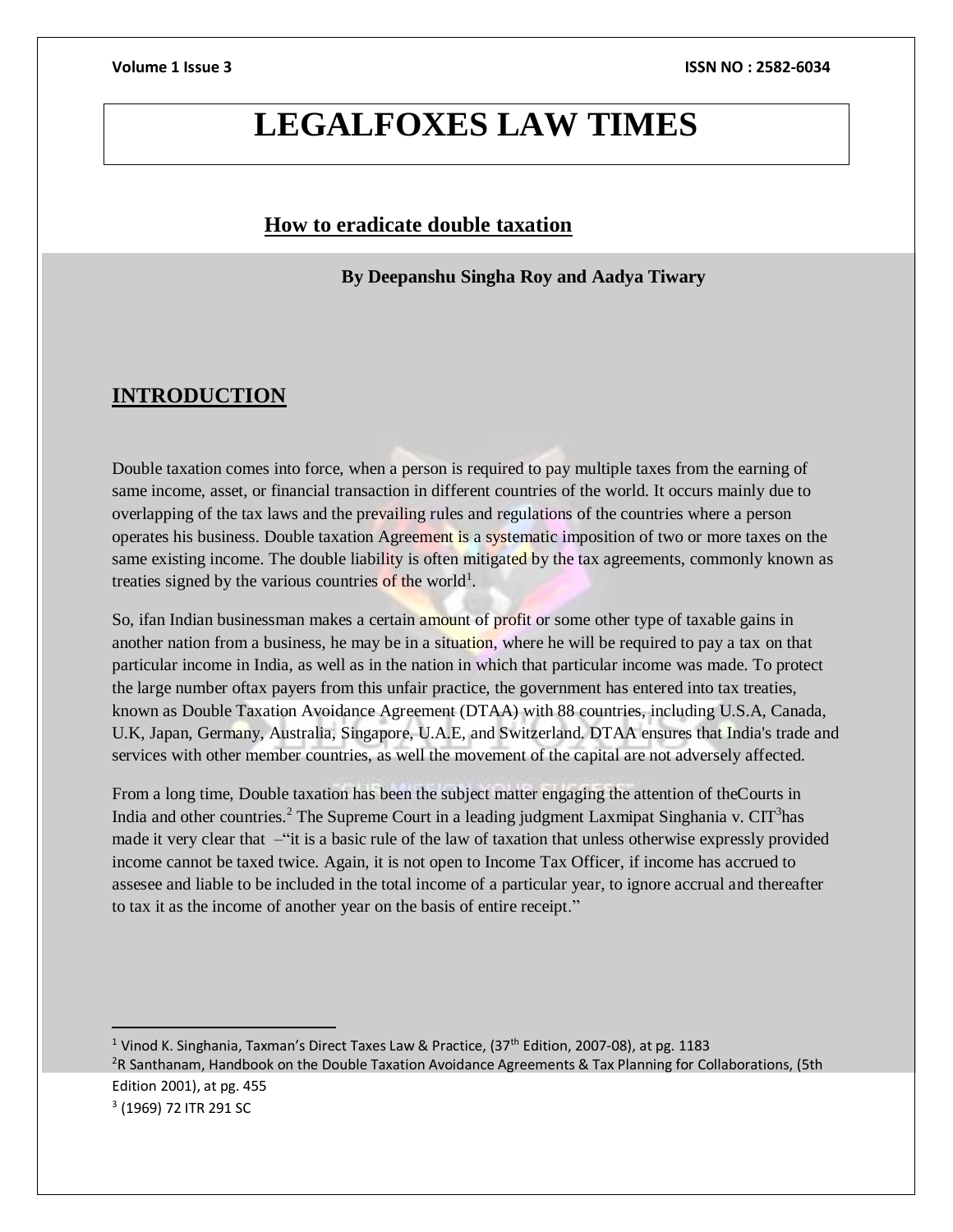This principle founded by the Honorable Supreme Court has also been given statutory recognition in the Income Tax Act, 1961 through Sections 2 to 5 of the Income Tax Act, 1961<sup>4</sup>.

## **CONCEPT OF DOUBLE TAXATION IN INDIA**

In any nation, the tax is levied based on the:

1. Source Rule or the

2. Residence Rule

According to Source rule, the income earned is to be taxed in the nation in which it is actually originated, no matter whether that specific income accrues to a resident or a non-resident whereas according to the residence rule, the power to tax should be with the nation in which the taxpayer resides.

If both the above rules are applied side by side, to a specific business organization and it is taxed at both places, the cost of operating on an international place of market would become prohibitive in nature and would be deterring the process of globalization. It is from this point of view that DTAA becomes very crucial and plays a vital role.<sup>5</sup>

In India, the residential status is crucial for determining the income tax. In case of the Resident,their income (i.e domestic Income & Foreign Income) is taxed in India whereas in case of non-residents only domestic Income is taxed. Therefore,within India residence rule is applied for the residents whereas source rule is applied for the Non-residents as and when it becomes applicable. The [residential status of a](https://taxguru.in/income-tax/hhow-residential-status-individual-huf-firm-company-income-tax-act.html)  [person](https://taxguru.in/income-tax/hhow-residential-status-individual-huf-firm-company-income-tax-act.html) is determined based uponthe available provisions of Section 6 of the Income Tax Act, 1961.

Mostly, it is seen that in case of residents, the income tax has been paid in other countries on their income earned abroad (i.e Foreign Income) and on the same earned income they are also required to pay tax in India at specific tax rates. In those cases, there are some provisions of providing relief from the double taxation. Generally, there are two sections i.e. Section 90 and Section 91<sup>6</sup>, which provides relief to them from getting taxed twice.

Section 90 is applied in cases where India has signed a bilateral agreement with other countries and Section 91 is applied in cases where there is no such bilateral agreement.

## **GETTING RELIEF FROM DOUBLE TAXATION U/S 90<sup>7</sup>**

<sup>5</sup> Prof Kailash Rai, Taxation Laws, at pg. 477 6 Income tax Act,1961 <sup>7</sup>Income tax Act,1961

<sup>4</sup>Explanation 2.—For removal of doubts, it is to be declared that income which has been already included in the total income of a person on the basis that it has been accrued or arisen or is deemed to have been accrued or arisen to him shall not again be included on the basis, that it is received or deemed to have been received by him in India.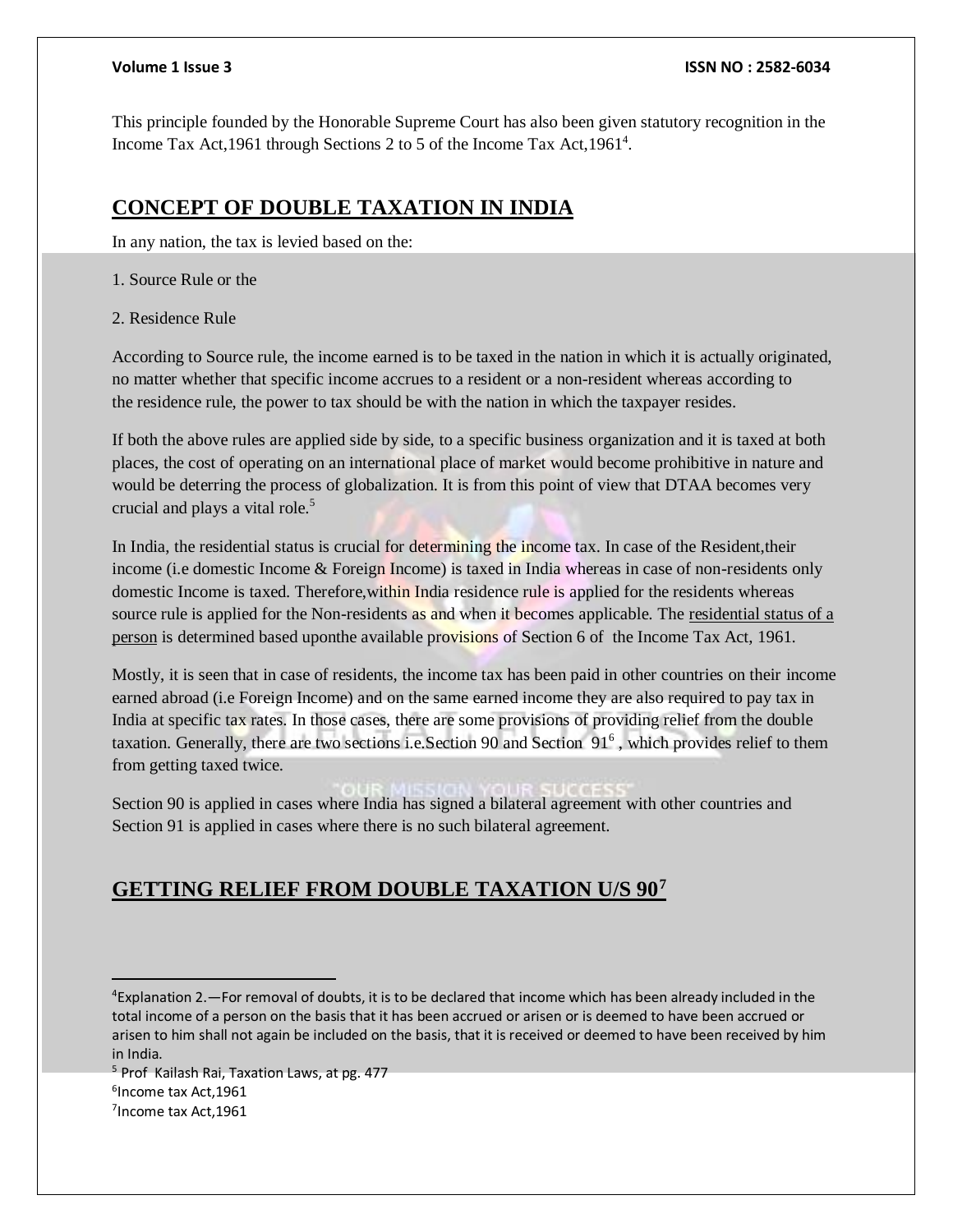### **Volume 1 Issue 3 ISSN NO : 2582-6034**

### **Double Taxation Avoidance Agreements (DTAA)**

DTAA are the treaties or agreements between the two nations or even among the two countries where both of them or any one of them are "sovereign" nations.These treaties or agreements provide for relief from the double taxation in respect of income by providing specific exemption and also by providing a tax credit for taxes paid in one of the countries.

These treaties or agreement are based upon general principles laid down in the model draft of the Organization for Economic Cooperation and Development (OECD) with certain modification as agreed upon to by the other member countries. In case of countries with which India has double taxation avoidance agreements, the tax rates are determined by such treaties or agreements.

Honorable Justice Jagarmadha Rao, in a leading judgment in case of C.I. T v Vishakhapatnam Port Trust<sup>8</sup>hadreferred to the major redevelopments in the field of tax treaties or agreements. In this particular case, the assesse was itself a Government officialengaging in the trading transaction with a non-resident German economic entity.

It undertook to setup a plantin India and issue related to extent of non-residents' Indian income liable to Indian tax regime and implication of the DTAA as between India and Germany. The judgment, referred to the development of law on DTAA, which have gone through variouschanges on their own. Various Model forms applicable to all countries were first prepared by the fiscal committee of the League ofNations in 1927. Later on,the said committee conducted meetings at Mexico during 1943 and in London in 1946and proposed other several minor important variations in it.<sup>9</sup>

Different other important modes of avoiding the double taxation causing to individual have been developed because of different types of income being generated due to modernization. Certain other incomes, for example-income earned by way of interest may be taxed into hands of both countries or involved countries. While the applicableaccepted general rule is that, the nation of which theassesee is a resident thereof has right to levy tax, source nation would also have the right to levy tax but at the maximum permissible rate as prescribed.

A DTAA may effectively and efficiently act for avoidance of tax or for the relief against double taxation by providing for the grant of tax credit bynation of residence of the tax paid in source nation. DTAAs may be confined to a particular type of income earned. For example, Income from aviationmay be in general and cover several/all other types of incomes earned by individual.<sup>10</sup>

Our Constitution has conferred upon the sovereign power to levy taxes and to enforce collection and recovery thereof on the Nation under Article 265 of it by mandatorily providing that no tax shall be levied or collected except by authority of law concerned. Accordingly, the Union of India is empowered to enter

 (1983) 144 ITR AP Ostime v AMPS (1960) 39 ITR 210 HL https://www.itatonline.org/interpretation/interpretation17.php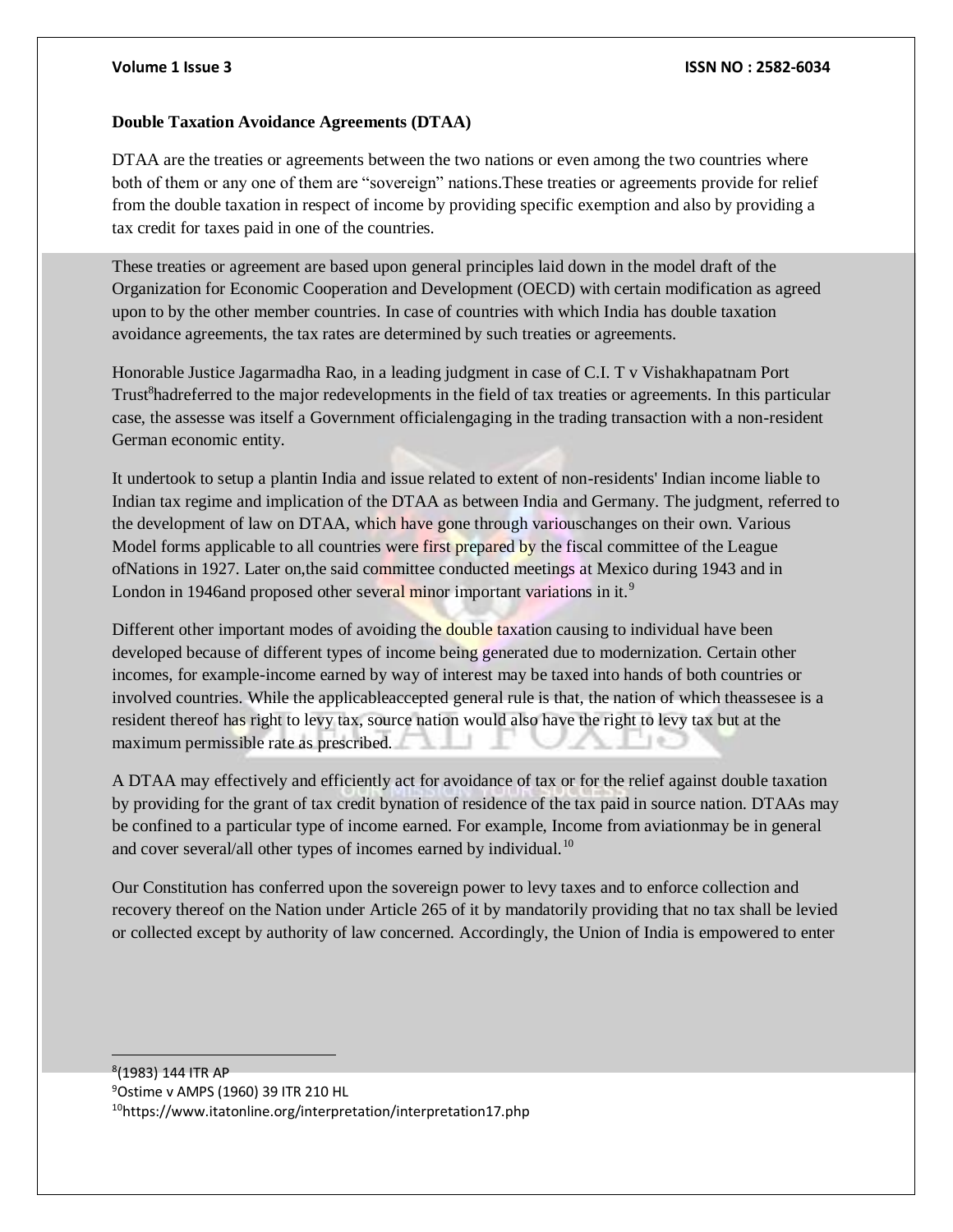into treaties or agreements with foreign countries and herein falls within the scope of the power of UOI look into the DTAAs between India and different other foreign countries.<sup>11</sup>

In the context of the tax liability of the other foreign member nations, it is essential to ascertain their residential status in order to that of the scope of income chargeable to tax could be properly determined thereon. Foreign member nations are generally companies incorporated outside India and, therefore, they could be regarded as non-resident within the meaning of Section 6(3) since, in the case of foreign companies, the whole of the control and management of the affairs of such a company should not be situated in India, the place of carrying on the business and having transactions and operations being immaterial for the purpose. $^{12}$ 

### **HISTORY OF DTAA**

As far as the history of DTAA is concerned, the first such treaty or agreement was executed in 1899 between the nation of Prussia and Austro Hungarian Empire. The problem of double taxation first occurred in the 13th century among the nations of France and Italy – where the property concerned with tax was situated in one nation but owned by a resident of the other nation. In case of India, the first step against double taxation was taken in 1939 when the Income-tax (Double Taxation Relief) (for Indian Nations) Rules were framed.Being the Agreements between two member nations, it was found that it would be beneficial to have a Model Agreement which would be the basis for discussion between two member nations contemplating to conclude a Double Tax Avoidance Agreement (DTAA).

First draft Double Taxation Convention on income and capital was framed in 1963. This ultimately gave way to the OECD Model Convention and Commentaries in 1977. On the basis of the recommendation of the Committee on matters of Fiscal Affairs, OECD published the 1992 Model Convention in a loose-leaf format to provide for updating it. The present Model Convention and Commentaries are updated as on January 2003.<sup>13</sup>

OECD Model Convention is generally taken into consideration for interpreting the Agreements between the countries which are not the members of OECD, though it is actually meant for OECD member countries. In addition to OECD Model, UN Model Convention originated in a resolution passed by ECOSOC (Economic and Social Council) in August,1967 and published in 1980 in the form of the Model Double Taxation Convention(MDTC) between developed and the developing countries; which is generally considered to be more favorable for the other developing countries as it places greater impact on the right of the source nation to tax a transaction having international aspects.<sup>14</sup>

### **INDIAN POLICY ON DOUBLE TAXATION AVOIDANCE AGREEMENT**

DTAAs, depending on their scope, can be termed as comprehensiveand limited. Comprehensive DTAAs provide for taxes on income, capital gains andcapital, while Limited DTAAs refer only to income from shipping and air transport, orenations, inheritance and gifts. Comprehensive agreements make sure that

 $\overline{a}$ 

<sup>&</sup>lt;sup>11</sup>R. Santhanam, H&book on Double Taxation Avoidance Agreements & Tax Planning for Collaborations, (5th Edition 2001), at pg 457

<sup>12</sup>*Id* at pg 14

<sup>13</sup>http://papers.ssrn.com/sol3/papers.cfm?abstract\_id=2036494

<sup>&</sup>lt;sup>14</sup>Journal Of Legal Studies & Research [Vol. 1, Issue 1], at pg. 46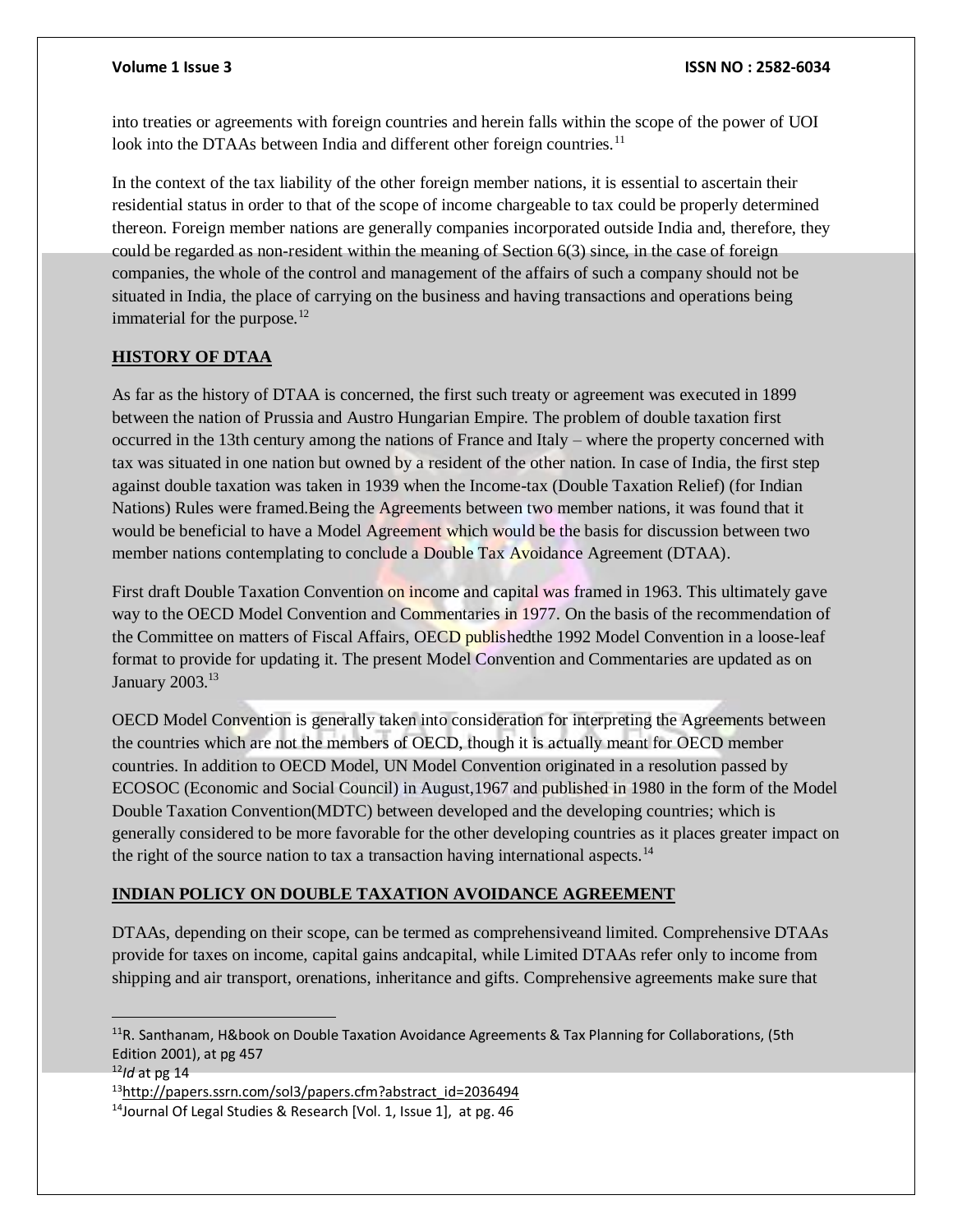the taxpayers in both the nations wouldbe treated equally and on equitable basis, in respect of the difficulties relating to the purpose of double taxation.

The primary object of a DTAA is to provide for the tax claims of two governments both are legitimately interested in taxing a specific source of income earned either by assigning to one of the two, the full claim or else by prescribed basis on which tax claims can be shared between them.

The importance and purpose of tax treaties or agreements has been summarized by the OECD in the 'Model Tax Conventionon Income and on Capital'(MTCIC) in the following words:

"*It is desirable to clarify, standardize, and to confirm the fiscal situation of taxpayers who are engaged, industrial, financial, or any other kind of activities in other countries through the application by all countries of common solutions to identical cases of the double taxation.*" 15

### **OBJECTIVES OF DTAAs**

- They help in avoiding burden of international double taxation from an individual or a nation, by laying down provisions for division of revenues between the two nations; exempting incomes from tax in either of the nation; reducing the applied rate of tax on certain incomes taxable in either countries.
- Tax treaties or agreements helps an individual taxpayer of one nation to know with much greater certainty the actual limits ofhis tax liabilities in the other nation.
- To aconsiderable extent, a tax treaty or agreement provides against non-discrimination of foreign tax payers/permanentestablishments in source nation as well as domestic tax payers or individuals.

DTAAs allocate specific jurisdiction with respect to the right to tax a specific kind of income. The various relative principles involving tax treaties is sharing the collectedrevenues between two countries. If eachnation gets a specific share of tax revenues, the bilateral and multilateral trade prospers and the overalltax collection also rises as a result both countries gets benefit from it.

Such agreements deal by and large with business income, income from movable and immovableproperty.<sup>16</sup>There are established patterns of taxation of various types on income. It also provides allocation of taxing jurisdictions to different member nations in respect of different heads of income.

Ingeneral sense, the rules are to the following effect:

• The Income earned from business is taxed only in the resident nation, if that economic entity has no activityin the source nation; only on the source nation, if there is a particular fixed place of business activity, i.e. Permanent Establishment and upto the extent it is relatable to that place.

<sup>15</sup>*Id* at pg 47 16Ostime v AMPS (1960) 39 ITR 210 HL

l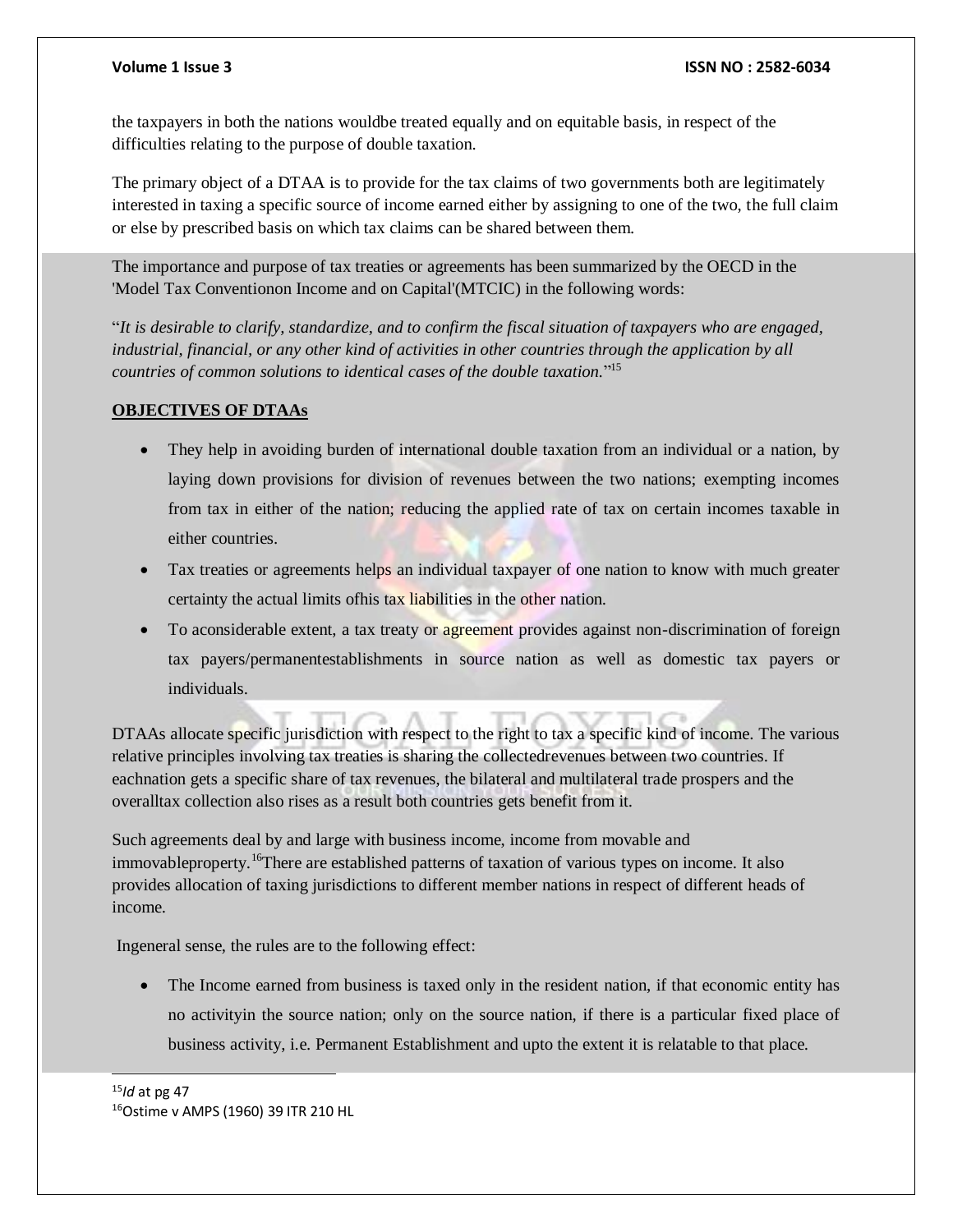- The Income earned from immoveable property arising to a non-resident is being taxed primarily in the nation of its location, i.e.source nation.
- The Income earned from moveable property such as dividend, interest and royalty are primarily taxed in resident nation, but source nation may impose a reduced rate of tax.<sup>17</sup>

### **Various methods of granting relief under [double taxation avoidance agreement](https://taxguru.in/income-tax/double-taxation-avoidance-agreement.html)<sup>18</sup>**

1) The Exemption method – Under this method, a specific income is taxed in one of the countries and exempted in another nation. (For example, for theIncome from Dividend, Interest, royalty &fees for technical services, the source rule is applicable in treaty with Greece, Libyan & UAE. Therefore, for a citizen of these above countries, if the dividend, interest, royalty or fees for the technical services is arising out in India, then it is solely taxable in India only and if for a resident if such income is arising in any of the above mentioned countries then the income will be taxed in above countries and it will not be further taxable in India).

2) The Tax credit method- Under this method, the income is taxed in both the member countries as per the treaty or the agreement and the nation of residence will allow the tax credit or reduction for the tax charged in that nation of source. For example- Mr. X (an Indian resident) has received salary from a USAbased company for job done in USA. Since Mr. X is a resident so his global Income will be taxable. In this case source nation is USA (since the service has been rendered in USA only) and resident nation is India. So at the time of computation of net tax liability of Mr. X, the tax paid in USA will be allowed as set off against his total tax liability but limited to tax payable on such foreign income at the specific Indian tax rates.

In such cases where bilateral agreement has been entered under Section90 of Income Tax Act,1961 with a foreign nation then the assesee has an option as either to be taxed as per the DTAA or as per provisions of Income Tax Act 1961, whichever is more favorable to the assesee.<sup>19</sup>

## **GETTING RELIEF FROM DOUBLE TAXATION UNDER SECTION 91<sup>20</sup>**

As applicable in India, [Section91](https://archive.india.gov.in/business/outerwin.php?id=http://law.incometaxindia.gov.in/DitTaxmann/IncomeTaxActs/2008ITAct/sec_091.htm) is relatedto unilateral relief. It states that, "*if any person or company which is resident of India in any previous year proves that, in respect of its income which accrued during that previous year outside India*", he has paid in any nation with where there is no agreement (under Section<sub>90</sub>) for reliefof double taxation by deduction or otherwise, under the law applicable in the nation, it will be allowed for deduction from the income tax payable by him of a sum calculated on such double

 <sup>17</sup>Journal Of Legal Studies & Research [Vol. 1, Issue 1], at pg 49

<sup>&</sup>lt;sup>18</sup> Dr Girish Ahuja, Direct Taxes, (29<sup>th</sup> Edition), at pg 1451

<sup>19</sup> CIT vITC Ltd.2003 85 ITD 162 Cal

<sup>&</sup>lt;sup>20</sup>Income Tax Act, 1961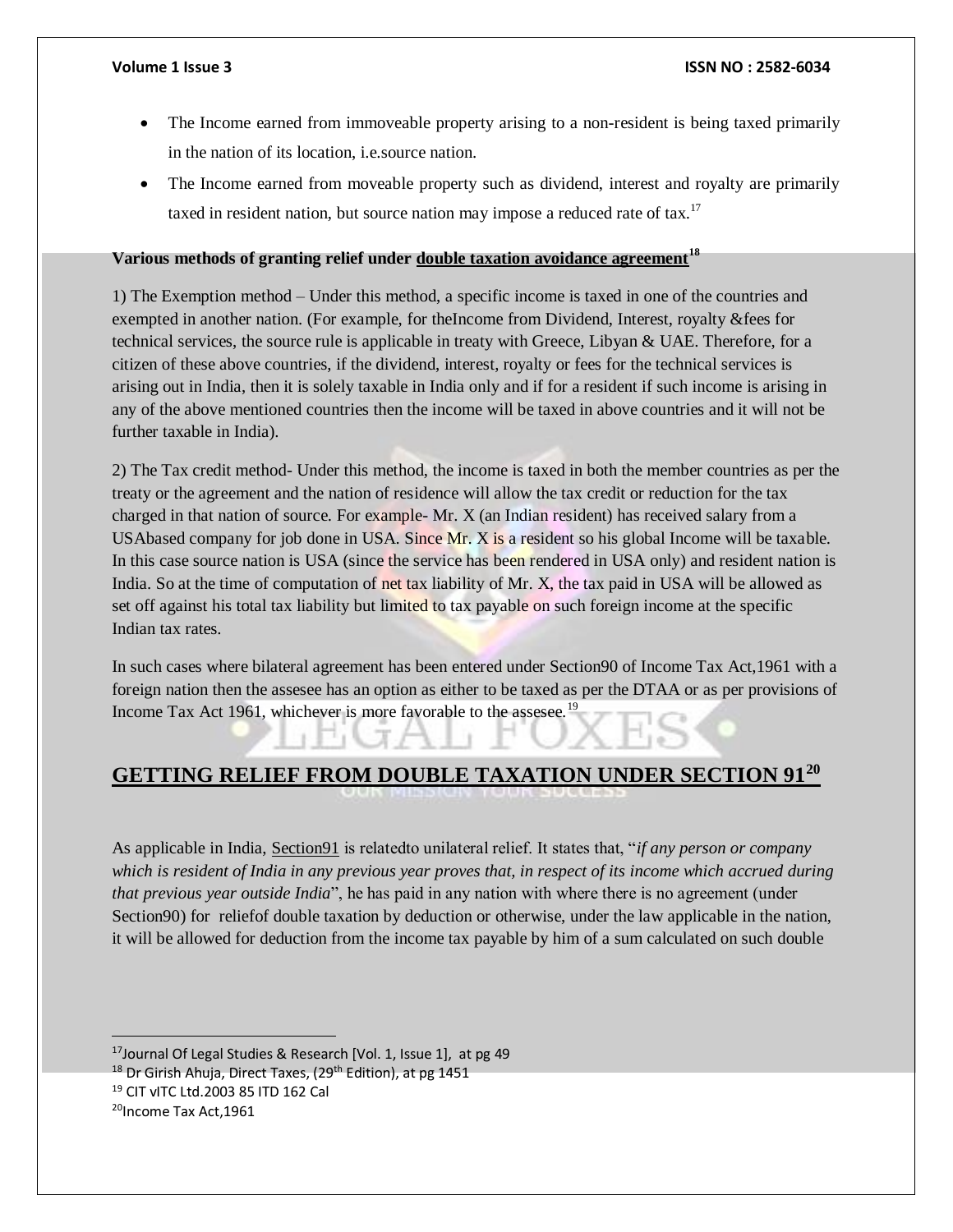### **Volume 1 Issue 3 ISSN NO : 2582-6034**

taxed income at the average Indian tax rate or average rate of tax of said nation, whichever is lower,or at the Indian rate of tax if both tax rates are of equal value.<sup>21</sup>

Similarly, unilateral relief will be available for thetax-payer, if the following conditions are satisfied: -

- The person or company in question must have been the resident in India in the previous financial year;
- Same income must have accrued or arisen to him outside India<sup>22</sup> during the previous financial year and it should also be received outside India. Such income should not be deemed to accrue or to arise in India;
- In respect of that earned income, the assesee(must have paid by deduction or otherwise, tax under the law in force in the foreign nation in question in which the income outside India has arisen.
- That income must be taxed both in India and in a foreign nation and there can be no reciprocal arrangement for relief from double taxation with the nation where the income has accrued.<sup>23</sup>
- It is mandatory that the foreign tax should be levied in a nation with which India has no agreement for relief of double taxation, but it is not material that tax paid in such a foreign nation is in respect of income arose in another foreign nation with which Indian has such an agreement for taxation purpose.

And if all the above conditions are satisfactory, such person or company shall be entitled to deduction from the Indian Income Tax payable by him of a sum calculated on such double taxed income:

a) the average Indian tax rate or the average tax rate of the said nation, (whichever is lower as applicable)

b) the Indian tax rates, (if both tax rates are equal.)<sup>24</sup>

The one way relief under this Section is available only in respect of the 'double taxed income', i.e. the part of the income which is included in assessor's total income: the amount deducted under Chapter VI-A is not double taxed and therefore, no relief is allowed in respect of such amount charged.<sup>25</sup> Furthermore, the

 $\overline{a}$ 

<sup>24</sup> Dr. Girish Ahuja, Direct Taxes, (29<sup>th</sup>Edn.), at p. 1460

<sup>&</sup>lt;sup>21</sup> Dr Girish Ahuja, Direct Taxes, (29<sup>th</sup> Edition), at pg 1451

<sup>22</sup>Jeevanlal v CIT 79 ITR 147

<sup>&</sup>lt;sup>23</sup>Ramanathan V. CIT 88 ITR 169

<sup>25</sup>CIT V. Bhatt 185 ITR 592